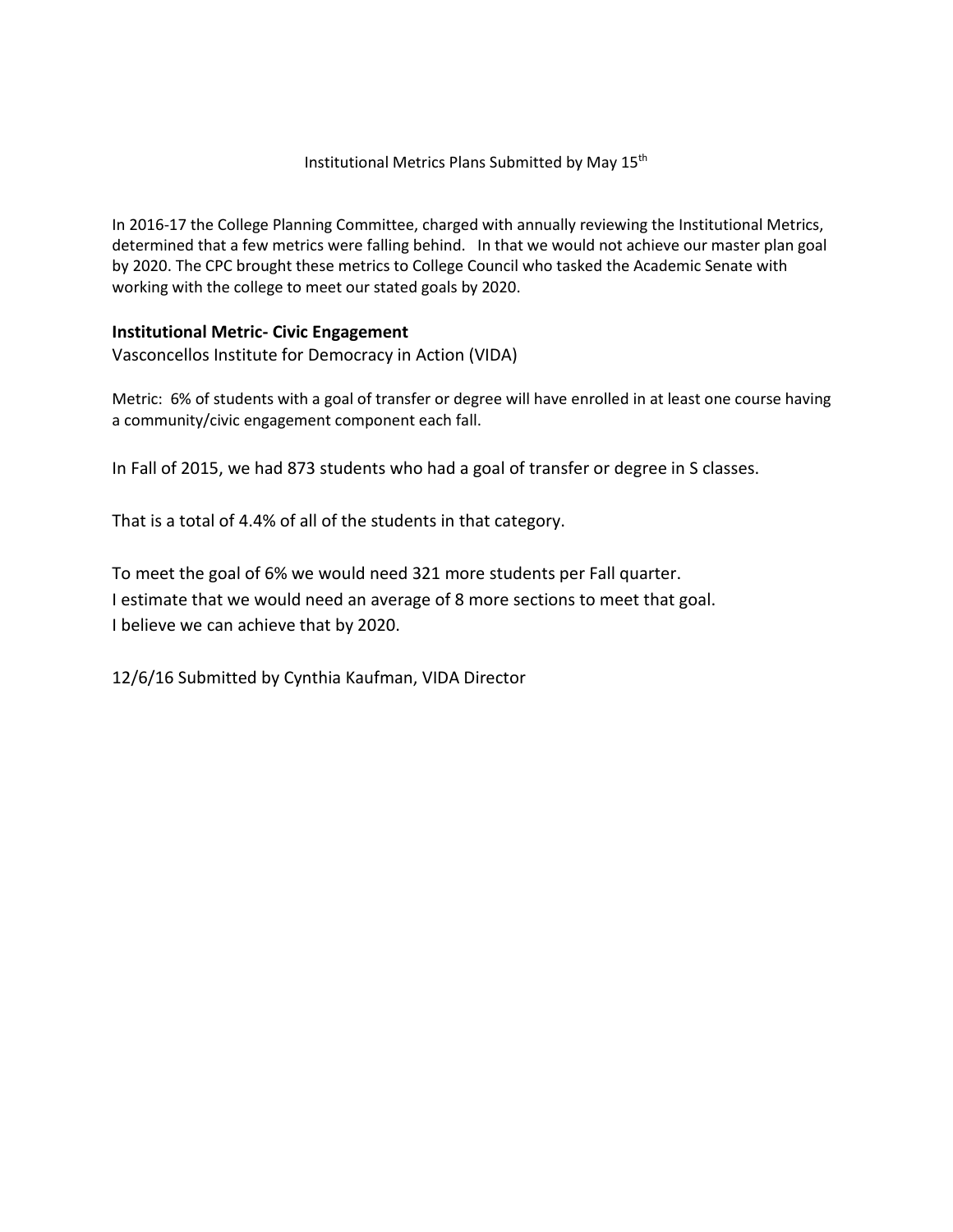## **Institutional Metric- Career & Technical Education Recommendation to the Academic Senate**

**Metric:** 67% percent of students who were enrolled in a career technical education program will be employed full-time one year after leaving De Anza (revised based on May 3, 2017 with CTE Programs).

# **Action Plan**

A. Moving the metric

- 1. Senators examine the metric and monitoring student employment information (2/13 & 2/27 meeting)
- 2. Currently the college offers Job Search Services for Workforce Education Programs <http://www.deanza.edu/workforceed/CTEJobandCareerServices.html> and Career & Counseling Services through a Career Counselor (serving the college priority groups- Latina/s, African American, Filipino and Pacific Islanders)<http://www.deanza.edu/counseling/career/>The Workforce Education Office is managed by the Workforce Education Coordinator with a staff of 2.
- 3. Engage CTE programs/department faculty in dialogue for other potential ideas or initiatives
- 4. CTE rate re-set

B. Ideas or initiatives to undertake

The following are the strategies/ ideas to undertake and recommendation to Academic Senate.

- 1. Improve marketing for CTE Programs
- 2. Expansion of partnerships with Industry and connections with industry. Need for a dedicated person to assist with reaching out to industries /sectors. Build our capacity to use the Sector Navigator
- 3. Increase internships and CTE Pathways with employers- Santa Monica is an example
- 4. Streamlining curriculum processes to respond to workforce demands and opportunities
- 5. Conduct an environmental scan of the barriers (consider this data point: a recent study identified some clusters of students; 21% PT students and students returning with a BA degree)
- 6. Research more information on the Workforce Board One Stop Centers
- C. Support needed from the College
	- 1. Support from the College's Communication Office to initiate marketing of CTE programs
	- 2. Dedicated faculty/staff to assist with reaching out to industries /sectors
	- 3. Streamlining De Anza curriculum processes
	- 4. Work with IR to conduct an environmental scan of the barriers
	- 5. Change reapplication to the college process after one-term off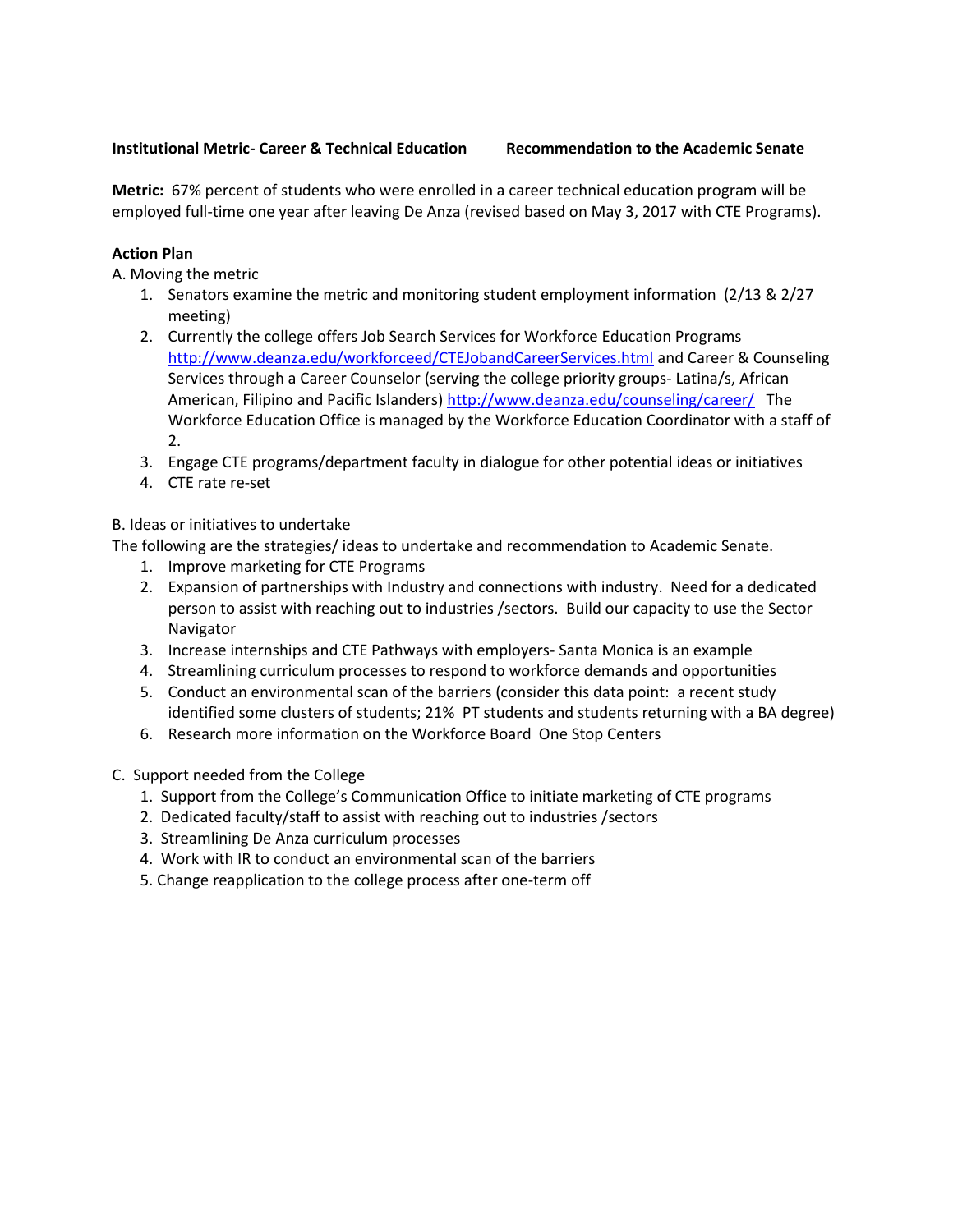### **Institutional Metric- Equity Constitutional Metric- Equity Constitutional Metric- Equity**

#### **Metrics:**

- Targeted groups will persist at a rate within 5% of all other groups (Scorecard metric).
- There will be no more than a 5% point difference between the annual Course Completion Rate for targeted groups and all other groups (IEPI indicator).

## **HOW CAN WE MOVE THE METRIC?**

*The following list includes evidence based and equity praxis informed strategies, which are linked to the following section; these are not standalone suggestions but should be viewed holistically as part of the larger guiding vision and equity framework implementation. These suggestions are not in order of importance or impact.* 

1. Provide training on and apply the Equity Office equity framework, rubric and lens.

2. Narrow interventions, implement evidence based practices and focus on HIPs.

3. Redistribute funding to direct interventions that show the most promise statewide as well as inhouse.

4. Peer-to-peer Accountability Measures and annual student evaluations.

5. Active (on the ground) leadership for equity; see The National Equity Project model.

6. Involve students at all levels; 25% of all planning group/councils should consist of students from DI student groups.

7. Better working systems/relationship between instruction and student services (top down).

8. Invest in fewer student loan programs and increase grant programs.

9. Focus less on recruitment/outreach and more on retention/graduation, where applicable.

10. Continue developing our "grow your own practitioner" program (see Equity Office model)

## **WHAT IDEAS OR INITIATIVES CAN WE UNDERTAKE?**

The following list includes evidence based and equity praxis informed strategies, which are linked to the following section; these are not standalone suggestions but should be viewed holistically as part of the larger guiding vision and equity framework implementation. These suggestions are not in order of importance or impact.

-Review the California Community College State Chancellor's highlighted equity programs -Provide comprehensive Appreciative Advising & Mentoring training (see LMC model)

-Develop a Childcare Support Initiative (see MLCCD model)

-Tuition free initiatives for students -Multiple Measures (across the discipline and beyond a pilot) - STEAM vs. STEM Programs (... and the decolonized versions)

-Training and application of integrated curriculum, reading apprenticeship, and CRT programs (3CSN has some great trainings on the latter two)

-Equity parity between student DI groups and faculty/managers/administrators (linkages with EO Initiative)

-Change student placement policies

-Implement an enhanced co-requisite model -Implement a part-time faculty equity training program and mentoring support network -Redesign remedial courses (and change the language of "remedial")

-Require that all cohort programs have instructor requirements for DI teacher training/PD institute \*\*before they can teach in DI student programs\*\* and ensure they can apply the equity framework, lens and rubric.

-Participate in the CA Acceleration Project (see Chabot model)

-Employ an individual student systems evaluation tool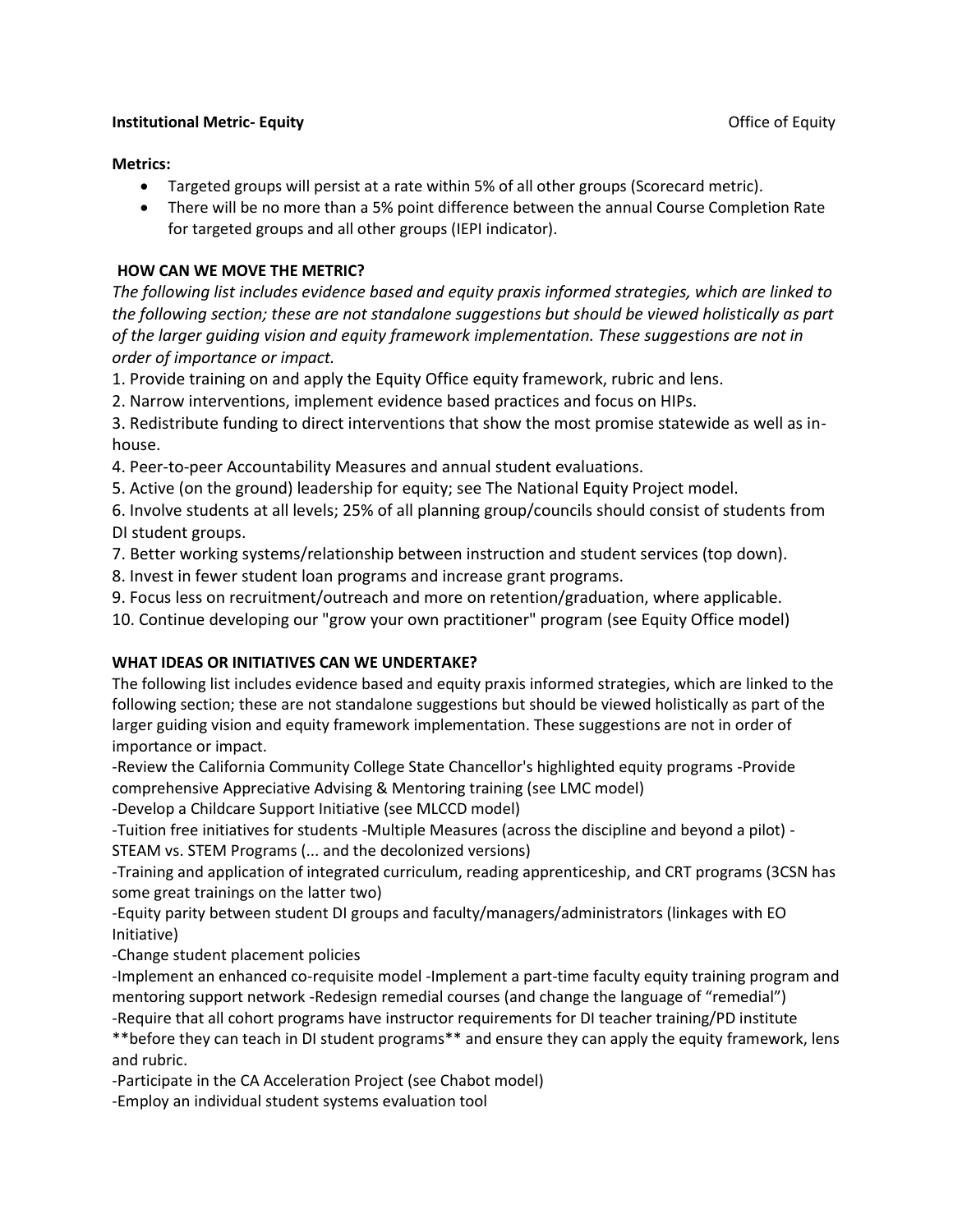-All those working with our DI students need to attend the equity office practitioners' certificate program -All equity state funded programs need to attend the monthly update and coaching sessions, in order to maintain funding.

-Support for the curriculum committee to revise and institutionalize a strategy for requiring equitized and inclusive courses, texts, and pedagogy. \*\*\*Involve students on the committee.\*\*\* -Require equity walks with follow-up actions.

-More intentional district-wide EO Plan and Equity Plan alignment as well as embedded district-wide equity vision and strategic plan (not connected to the state equity initiative)

\*\*\*Some of these initiatives have been implemented in various departments or divisions but we do not have a campus-wide strategic approach; we are doing too many things and without a co-coordinated implementation plan.\*\*\*

## **WHAT SUPPORT IS NEEDED FROM THE COLLEGE?**

The following list includes evidence based and equity praxis informed strategies, which are linked to the following section; these are not standalone suggestions but should be viewed holistically as part of the larger guiding vision and equity framework implementation. These suggestions are not in order of importance or impact. - An equity-researcher team or external team supervised by the new Dean of Equity - Institutionalized (practiced) Cultural Humility

- 1. Time for Deans to develop and implement an area focused equity strategy, with support from their equity core teams.
- 2. Training on Equity-based leadership at all levels A full-district equity summit (e.g., NOCCD) Suggestions box for students and all employees (with a virtual box online as well) … Voices of those most impacted by the system - Reallocation of some funds and re-prioritization based on our vision of student success and equity - Different leadership model; Explore an institutional model of holarcracy - Annual required all-campus equity training day … for ALL members of the campus - Annual (required) all managers, Deans, and Administrators "Leading for Equity" training (in addition to the above)
- 3. Strong relationships between both instructional and student services side of the house.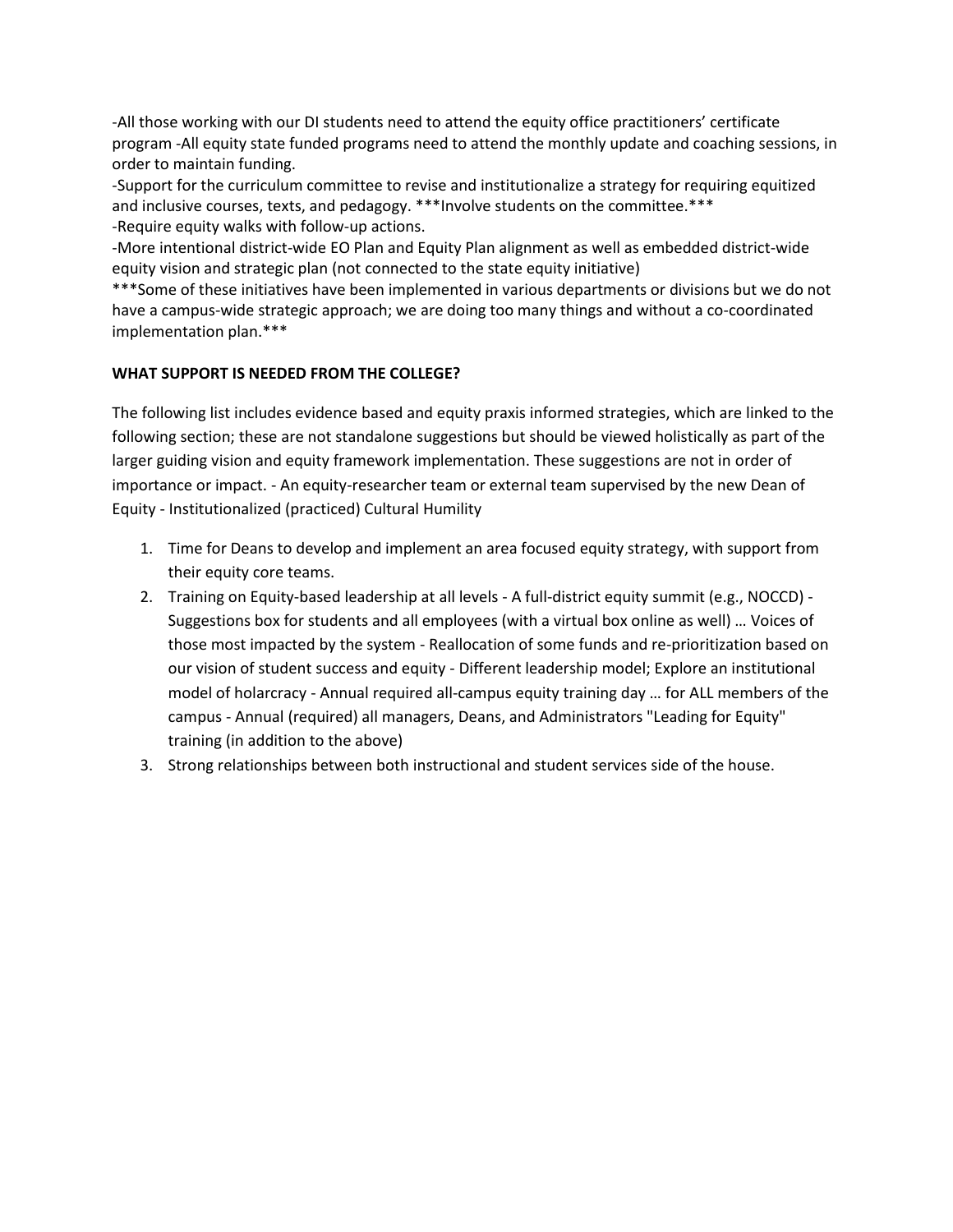#### **Institutional Metric- ESL Sequence Completion Rate** ESL Department

**Metric:** The basic skills ESL sequence completion rate will achieve 50% (Scorecard metric and IEPI indicator).

Course Sequence Completion Rate is defined as "the percentage of students who attempted for the first time a basic-skills course and successfully completed a college-level ESL course (ESL 5) or a college-level English course (EWRT 1A) within six years."

Our department's current rate is 46.3%. We are tasked by the College's Educational Master Plan to reach 50% by 2020. The department is asked to submit a plan guided by three questions to the Academic Senate in May: 1) How can we move the number? 2) What ideas and initiatives can we undertake? 3) What support is needed from the College for us to move the numbers?

Our department faculty met on Convocation Day on March 3, 2017 to discuss the plan.

## **How can we move the number?**

We need to be informed of who and when students leave or exit our course sequence. According to the data provided by Mallory Newell (Instructional Research & Planning), for all ESL courses in 2015-16, 77.6% of students declared a goal of transfer, 12.3% a goal of degree, and 10% a goal of certificate or basic skills development or job training. Given this data on one year, it seems like most students in our program aim to reach the transfer level. Therefore, the first question we have is to find out when students exit our program and for what reasons. This can be broken down into data regarding 1) what categories of students (local residents versus International students) start to enroll in our low-level classes (ESL 200 or 234) to begin the sequence; and 2) at what points we begin to lose them.

We are hoping that the Student Inquiry Tool will help us get some of the data, but to do that the faculty needs more training in using the tool. Also, we will need to work with Mallory on information that is not readily available even with the use of the Inquiry Tool.

## **What ideas and initiatives can we undertake?**

- Work with the Student Success Center to reinstitute the practice of putting tutors in the classroom to work with students who need extra help to succeed in the course.
- Scale up the existing ESL 251 Speaking/Listening Workshop and ESL 253 Grammar Workshops. These workshops were put in place through Title III funding. Currently, we provide ten workshops in total, but we need additional sections to meet student needs.
- Provide yearly norming/sharing sessions and equity training to promote effective pedagogical and equity classroom practices to address student needs.
- Conduct a student equity survey to understand who our students are, how they feel, in general, about our classes and our program, and how the department can help them succeed. The plan is to pilot the survey in fall before we distribute it to all classes. The Institutional Research and Planning Office will be asked to help the department collect, process, and categorize the data.